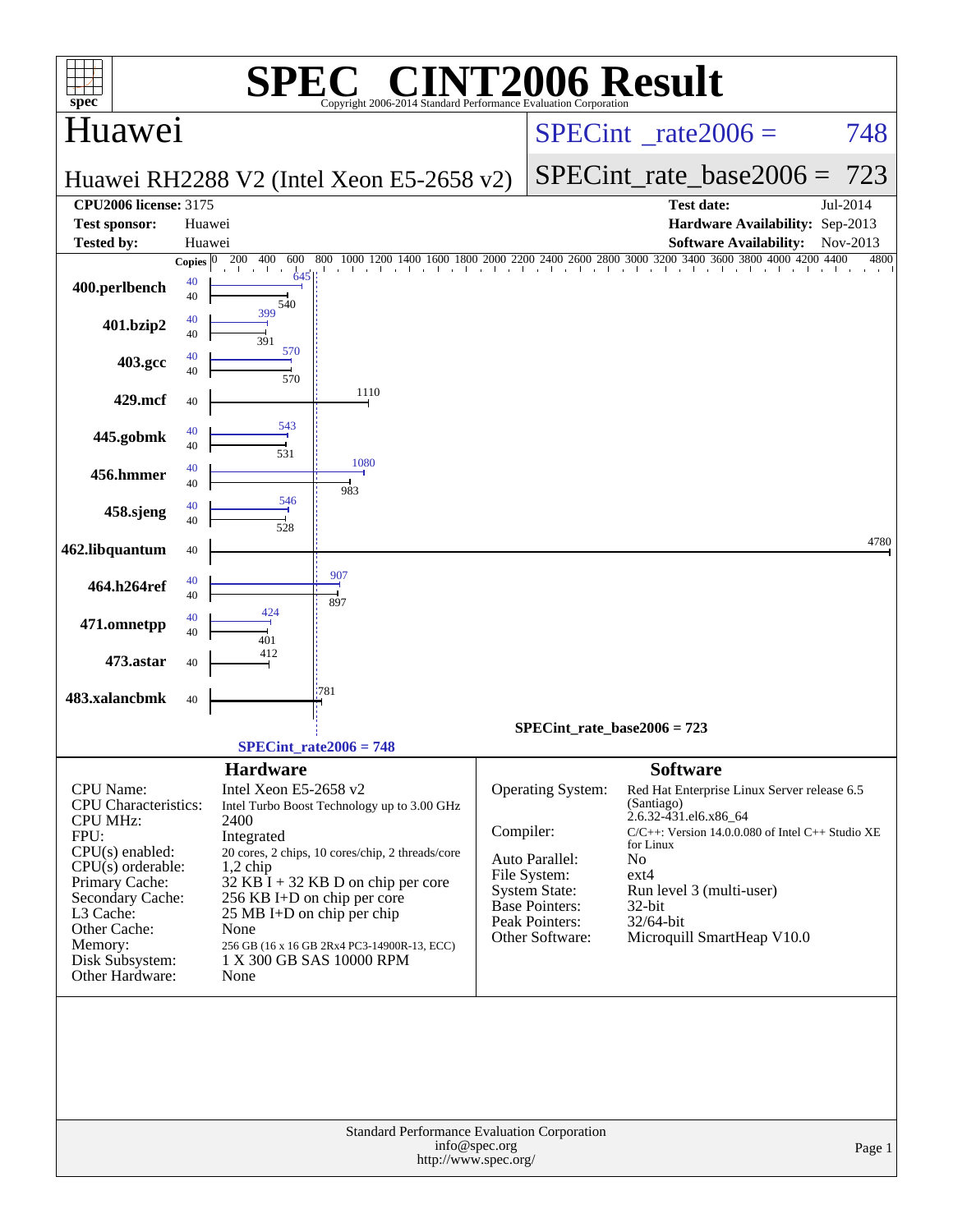

### Huawei

### SPECint rate $2006 = 748$

#### Huawei RH2288 V2 (Intel Xeon E5-2658 v2)

[SPECint\\_rate\\_base2006 =](http://www.spec.org/auto/cpu2006/Docs/result-fields.html#SPECintratebase2006) 723

**[CPU2006 license:](http://www.spec.org/auto/cpu2006/Docs/result-fields.html#CPU2006license)** 3175 **[Test date:](http://www.spec.org/auto/cpu2006/Docs/result-fields.html#Testdate)** Jul-2014

**[Test sponsor:](http://www.spec.org/auto/cpu2006/Docs/result-fields.html#Testsponsor)** Huawei **[Hardware Availability:](http://www.spec.org/auto/cpu2006/Docs/result-fields.html#HardwareAvailability)** Sep-2013 **[Tested by:](http://www.spec.org/auto/cpu2006/Docs/result-fields.html#Testedby)** Huawei **[Software Availability:](http://www.spec.org/auto/cpu2006/Docs/result-fields.html#SoftwareAvailability)** Nov-2013

#### **[Results Table](http://www.spec.org/auto/cpu2006/Docs/result-fields.html#ResultsTable)**

|                                                                                                          | <b>Base</b>   |                |            |                |            |                |                  | <b>Peak</b>   |                |              |                |              |                |              |
|----------------------------------------------------------------------------------------------------------|---------------|----------------|------------|----------------|------------|----------------|------------------|---------------|----------------|--------------|----------------|--------------|----------------|--------------|
| <b>Benchmark</b>                                                                                         | <b>Copies</b> | <b>Seconds</b> | Ratio      | <b>Seconds</b> | Ratio      | <b>Seconds</b> | Ratio            | <b>Copies</b> | <b>Seconds</b> | <b>Ratio</b> | <b>Seconds</b> | <b>Ratio</b> | <b>Seconds</b> | <b>Ratio</b> |
| 400.perlbench                                                                                            | 40            | 724            | <b>540</b> | 721            | 542I       | 725            | 539 <sub>l</sub> | 40            | 606            | 645          | 605            | 646          | 606            | 645          |
| 401.bzip2                                                                                                | 40            | 989            | 390        | 987            | 391        | 988            | <u>391</u>       | 40            | 967            | <u>399</u>   | 968            | 399          | 967            | 399          |
| $403.\mathrm{gcc}$                                                                                       | 40            | 566            | 569        | 565            | <b>570</b> | 564            | 571              | 40            | 565            | 570          | 565            | 570          | 570            | 565          |
| $429$ .mcf                                                                                               | 40            | 329            | 1110       | 328            | 1110       | 328            | 1110             | 40            | 329            | 1110         | 328            | 1110         | 328            | <b>1110</b>  |
| $445$ .gobmk                                                                                             | 40            | 791            | 531        | 786            | 534        | 793            | 529              | 40            | 776            | 541          | 773            | 543          | 773            | 543          |
| 456.hmmer                                                                                                | 40            | 380            | 983        | 381            | 980        | 379            | 983              | 40            | 347            | 1080         | 346            | 1080         | 345            | 1080         |
| $458$ .sjeng                                                                                             | 40            | 916            | 528        | 916            | 528        | 916            | 528              | 40            | 884            | 548          | 889            | 544          | 887            | 546          |
| 462.libquantum                                                                                           | 40            | 173            | 4780       | 173            | 4780       | 174            | 4780             | 40            | 173            | 4780         | 173            | 4780         | 174            | 4780         |
| 464.h264ref                                                                                              | 40            | 987            | 897        | 986            | 898        | 992            | 893              | 40            | 977            | 906          | 976            | 907          | 976            | 907          |
| 471.omnetpp                                                                                              | 40            | 623            | 401        | 623            | 401        | 623            | 401              | 40            | 589            | 424          | 590            | 424          | 588            | 425          |
| $473$ . astar                                                                                            | 40            | 681            | 412        | 681            | 412        | 681            | 412              | 40            | 681            | 412          | 681            | 412          | 681            | 412          |
| 483.xalancbmk                                                                                            | 40            | 353            | 781        | 353            | 781        | 353            | 783              | 40            | 353            | 781          | 353            | 781          | 353            | 783          |
| Results appear in the order in which they were run. Bold underlined text indicates a median measurement. |               |                |            |                |            |                |                  |               |                |              |                |              |                |              |

#### **[Submit Notes](http://www.spec.org/auto/cpu2006/Docs/result-fields.html#SubmitNotes)**

 The numactl mechanism was used to bind copies to processors. The config file option 'submit' was used to generate numactl commands to bind each copy to a specific processor. For details, please see the config file.

#### **[Operating System Notes](http://www.spec.org/auto/cpu2006/Docs/result-fields.html#OperatingSystemNotes)**

Stack size set to unlimited using "ulimit -s unlimited"

#### **[Platform Notes](http://www.spec.org/auto/cpu2006/Docs/result-fields.html#PlatformNotes)**

Standard Performance Evaluation Corporation Sysinfo program /spec14/config/sysinfo.rev6818 \$Rev: 6818 \$ \$Date:: 2012-07-17 #\$ e86d102572650a6e4d596a3cee98f191 running on RHEL Sat Jul 12 12:43:38 2014 This section contains SUT (System Under Test) info as seen by some common utilities. To remove or add to this section, see: <http://www.spec.org/cpu2006/Docs/config.html#sysinfo> From /proc/cpuinfo model name : Intel(R) Xeon(R) CPU E5-2658 v2 @ 2.40GHz 2 "physical id"s (chips) 40 "processors" cores, siblings (Caution: counting these is hw and system dependent. The following excerpts from /proc/cpuinfo might not be reliable. Use with caution.) cpu cores : 10 siblings : 20 Continued on next page

[info@spec.org](mailto:info@spec.org) <http://www.spec.org/>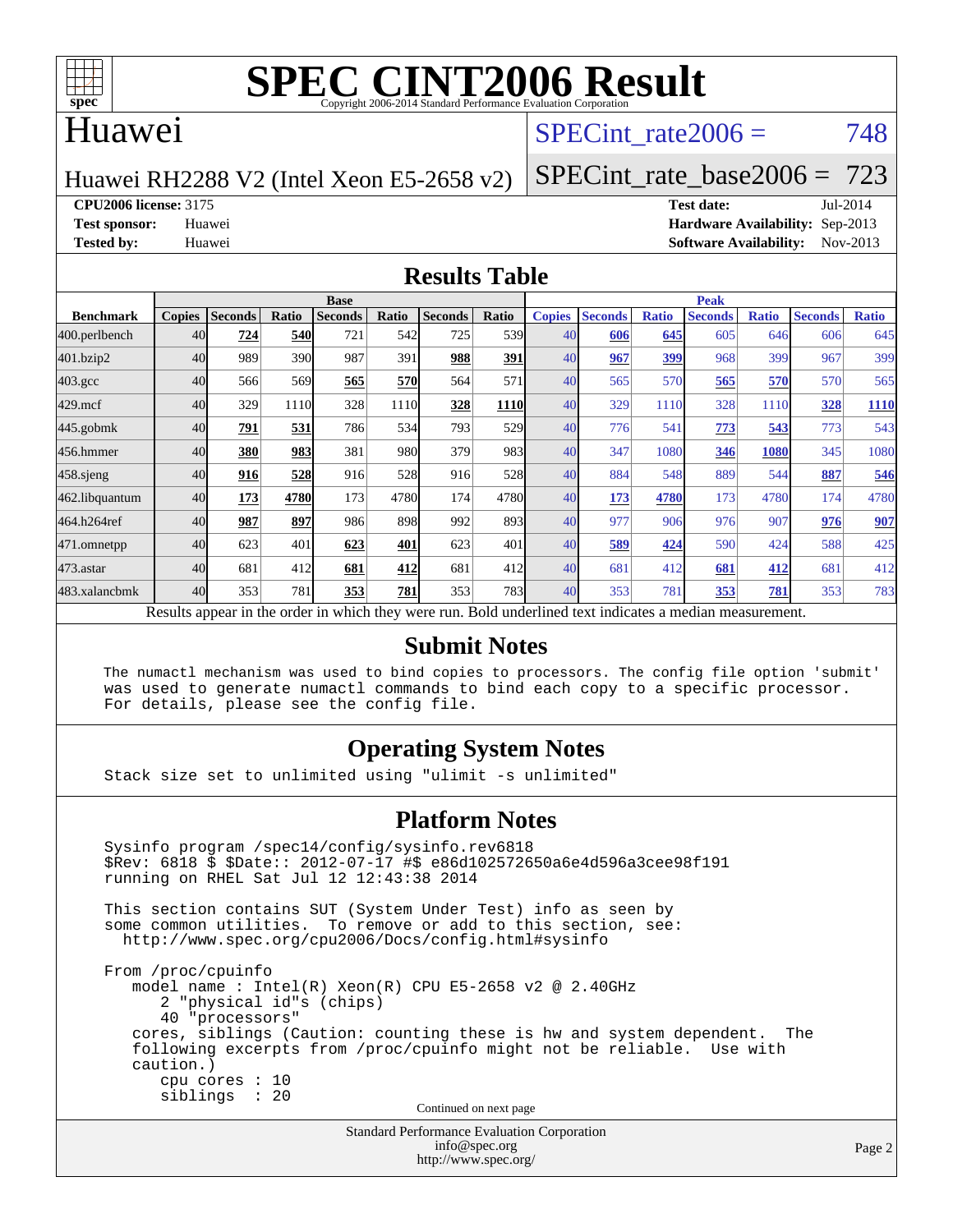

#### **[SPEC CINT2006 Result](http://www.spec.org/auto/cpu2006/Docs/result-fields.html#SPECCINT2006Result)** Copyright 2006-2014 Standard Performance Evaluation C

## Huawei

 $SPECint rate2006 = 748$ 

[SPECint\\_rate\\_base2006 =](http://www.spec.org/auto/cpu2006/Docs/result-fields.html#SPECintratebase2006) 723

Huawei RH2288 V2 (Intel Xeon E5-2658 v2)

**[CPU2006 license:](http://www.spec.org/auto/cpu2006/Docs/result-fields.html#CPU2006license)** 3175 **[Test date:](http://www.spec.org/auto/cpu2006/Docs/result-fields.html#Testdate)** Jul-2014 **[Test sponsor:](http://www.spec.org/auto/cpu2006/Docs/result-fields.html#Testsponsor)** Huawei **[Hardware Availability:](http://www.spec.org/auto/cpu2006/Docs/result-fields.html#HardwareAvailability)** Sep-2013 **[Tested by:](http://www.spec.org/auto/cpu2006/Docs/result-fields.html#Testedby)** Huawei **[Software Availability:](http://www.spec.org/auto/cpu2006/Docs/result-fields.html#SoftwareAvailability)** Nov-2013

#### **[Platform Notes \(Continued\)](http://www.spec.org/auto/cpu2006/Docs/result-fields.html#PlatformNotes)**

 physical 0: cores 0 1 2 3 4 8 9 10 11 12 physical 1: cores 0 1 2 3 4 8 9 10 11 12 cache size : 25600 KB From /proc/meminfo<br>MemTotal: 264478184 kB HugePages\_Total: 0<br>Hugepagesize: 2048 kB Hugepagesize: /usr/bin/lsb\_release -d Red Hat Enterprise Linux Server release 6.5 (Santiago) From /etc/\*release\* /etc/\*version\* redhat-release: Red Hat Enterprise Linux Server release 6.5 (Santiago) system-release: Red Hat Enterprise Linux Server release 6.5 (Santiago) system-release-cpe: cpe:/o:redhat:enterprise\_linux:6server:ga:server uname -a: Linux RHEL 2.6.32-431.el6.x86\_64 #1 SMP Sun Nov 10 22:19:54 EST 2013 x86\_64 x86\_64 x86\_64 GNU/Linux run-level 3 Jul 10 17:47 SPEC is set to: /spec14 Filesystem Type Size Used Avail Use% Mounted on<br>
/dev/sda2 ext4 265G 132G 120G 53% / /dev/sda2 ext4 265G 132G 120G 53% / Additional information from dmidecode: BIOS Insyde Corp. RMIBV629 05/12/2014 Memory: 2x Hynix HMT42GR7AFR4C-RD 16 GB 1866 MHz 2 rank 8x NO DIMM NO DIMM 8x Samsung M393B2G70DB0-CMA 16 GB 1866 MHz 2 rank 6x Samsung M393B2G70QH0-CMA 16 GB 1866 MHz 2 rank

(End of data from sysinfo program)

#### **[General Notes](http://www.spec.org/auto/cpu2006/Docs/result-fields.html#GeneralNotes)**

Environment variables set by runspec before the start of the run: LD LIBRARY PATH = "/spec14/libs/32:/spec14/libs/64:/spec14/sh" Binaries compiled on a system with 1x Core i7-860 CPU + 8GB memory using RedHat EL 6.4 Transparent Huge Pages enabled with: echo always > /sys/kernel/mm/redhat\_transparent\_hugepage/enabled Filesystem page cache cleared with: echo 1> /proc/sys/vm/drop\_caches runspec command invoked through numactl i.e.: numactl --interleave=all runspec <etc> The Huawei RH2288 v2 and Huawei RH1288 v2 models are electronically equivalent. Continued on next page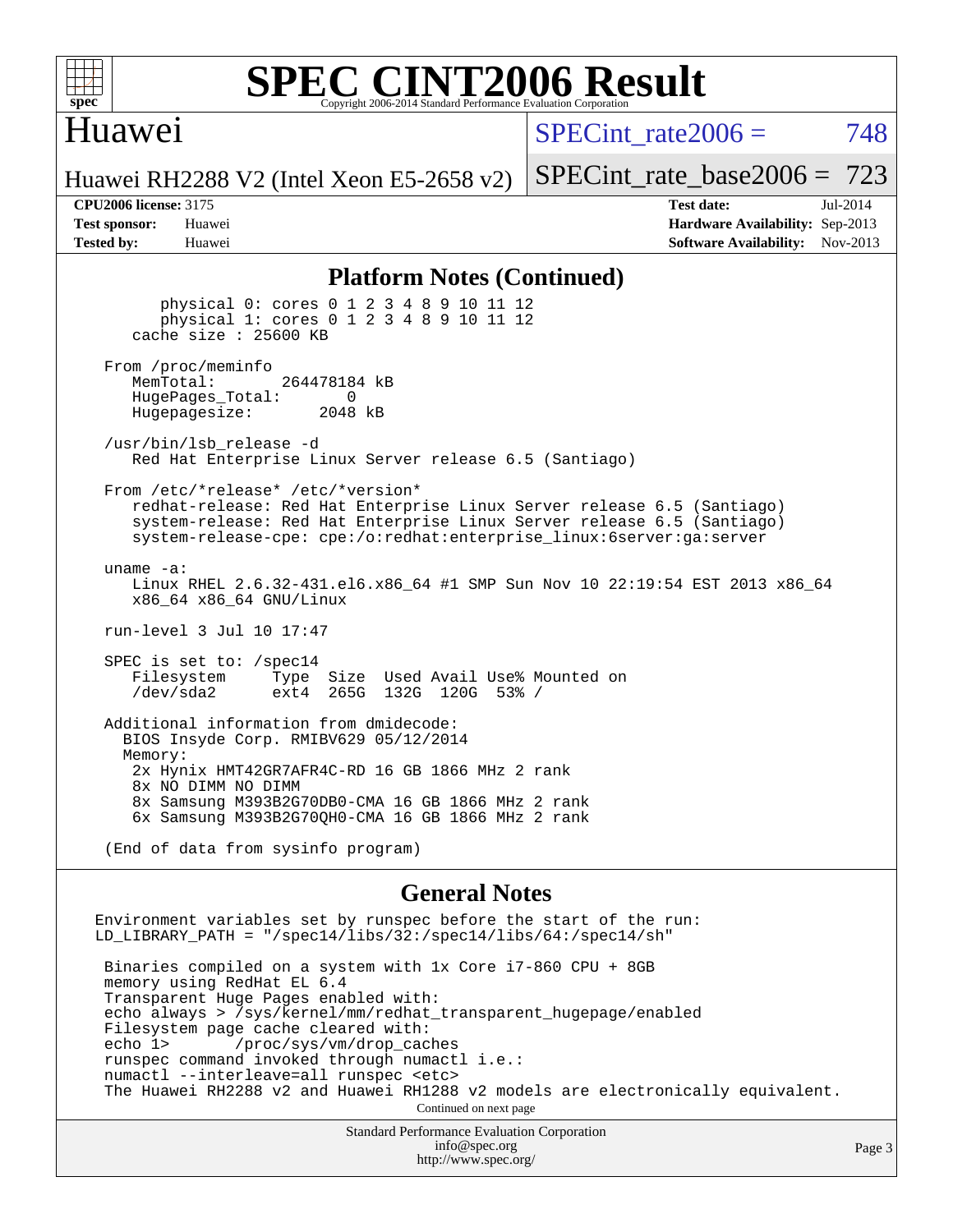

### Huawei

SPECint rate $2006 = 748$ 

Huawei RH2288 V2 (Intel Xeon E5-2658 v2)

[SPECint\\_rate\\_base2006 =](http://www.spec.org/auto/cpu2006/Docs/result-fields.html#SPECintratebase2006) 723 **[CPU2006 license:](http://www.spec.org/auto/cpu2006/Docs/result-fields.html#CPU2006license)** 3175 **[Test date:](http://www.spec.org/auto/cpu2006/Docs/result-fields.html#Testdate)** Jul-2014

**[Test sponsor:](http://www.spec.org/auto/cpu2006/Docs/result-fields.html#Testsponsor)** Huawei **[Hardware Availability:](http://www.spec.org/auto/cpu2006/Docs/result-fields.html#HardwareAvailability)** Sep-2013 **[Tested by:](http://www.spec.org/auto/cpu2006/Docs/result-fields.html#Testedby)** Huawei **[Software Availability:](http://www.spec.org/auto/cpu2006/Docs/result-fields.html#SoftwareAvailability)** Nov-2013

#### **[General Notes \(Continued\)](http://www.spec.org/auto/cpu2006/Docs/result-fields.html#GeneralNotes)**

The results have been measured on a Huawei RH2288 v2 model

# **[Base Compiler Invocation](http://www.spec.org/auto/cpu2006/Docs/result-fields.html#BaseCompilerInvocation)**

[C benchmarks](http://www.spec.org/auto/cpu2006/Docs/result-fields.html#Cbenchmarks): [icc -m32](http://www.spec.org/cpu2006/results/res2014q3/cpu2006-20140715-30423.flags.html#user_CCbase_intel_icc_5ff4a39e364c98233615fdd38438c6f2)

[C++ benchmarks:](http://www.spec.org/auto/cpu2006/Docs/result-fields.html#CXXbenchmarks) [icpc -m32](http://www.spec.org/cpu2006/results/res2014q3/cpu2006-20140715-30423.flags.html#user_CXXbase_intel_icpc_4e5a5ef1a53fd332b3c49e69c3330699)

**[Base Portability Flags](http://www.spec.org/auto/cpu2006/Docs/result-fields.html#BasePortabilityFlags)**

 400.perlbench: [-DSPEC\\_CPU\\_LINUX\\_IA32](http://www.spec.org/cpu2006/results/res2014q3/cpu2006-20140715-30423.flags.html#b400.perlbench_baseCPORTABILITY_DSPEC_CPU_LINUX_IA32) 462.libquantum: [-DSPEC\\_CPU\\_LINUX](http://www.spec.org/cpu2006/results/res2014q3/cpu2006-20140715-30423.flags.html#b462.libquantum_baseCPORTABILITY_DSPEC_CPU_LINUX) 483.xalancbmk: [-DSPEC\\_CPU\\_LINUX](http://www.spec.org/cpu2006/results/res2014q3/cpu2006-20140715-30423.flags.html#b483.xalancbmk_baseCXXPORTABILITY_DSPEC_CPU_LINUX)

# **[Base Optimization Flags](http://www.spec.org/auto/cpu2006/Docs/result-fields.html#BaseOptimizationFlags)**

[C benchmarks](http://www.spec.org/auto/cpu2006/Docs/result-fields.html#Cbenchmarks):

[-xSSE4.2](http://www.spec.org/cpu2006/results/res2014q3/cpu2006-20140715-30423.flags.html#user_CCbase_f-xSSE42_f91528193cf0b216347adb8b939d4107) [-ipo](http://www.spec.org/cpu2006/results/res2014q3/cpu2006-20140715-30423.flags.html#user_CCbase_f-ipo) [-O3](http://www.spec.org/cpu2006/results/res2014q3/cpu2006-20140715-30423.flags.html#user_CCbase_f-O3) [-no-prec-div](http://www.spec.org/cpu2006/results/res2014q3/cpu2006-20140715-30423.flags.html#user_CCbase_f-no-prec-div) [-opt-prefetch](http://www.spec.org/cpu2006/results/res2014q3/cpu2006-20140715-30423.flags.html#user_CCbase_f-opt-prefetch) [-opt-mem-layout-trans=3](http://www.spec.org/cpu2006/results/res2014q3/cpu2006-20140715-30423.flags.html#user_CCbase_f-opt-mem-layout-trans_a7b82ad4bd7abf52556d4961a2ae94d5)

[C++ benchmarks:](http://www.spec.org/auto/cpu2006/Docs/result-fields.html#CXXbenchmarks)

[-xSSE4.2](http://www.spec.org/cpu2006/results/res2014q3/cpu2006-20140715-30423.flags.html#user_CXXbase_f-xSSE42_f91528193cf0b216347adb8b939d4107) [-ipo](http://www.spec.org/cpu2006/results/res2014q3/cpu2006-20140715-30423.flags.html#user_CXXbase_f-ipo) [-O3](http://www.spec.org/cpu2006/results/res2014q3/cpu2006-20140715-30423.flags.html#user_CXXbase_f-O3) [-no-prec-div](http://www.spec.org/cpu2006/results/res2014q3/cpu2006-20140715-30423.flags.html#user_CXXbase_f-no-prec-div) [-opt-prefetch](http://www.spec.org/cpu2006/results/res2014q3/cpu2006-20140715-30423.flags.html#user_CXXbase_f-opt-prefetch) [-opt-mem-layout-trans=3](http://www.spec.org/cpu2006/results/res2014q3/cpu2006-20140715-30423.flags.html#user_CXXbase_f-opt-mem-layout-trans_a7b82ad4bd7abf52556d4961a2ae94d5) [-Wl,-z,muldefs](http://www.spec.org/cpu2006/results/res2014q3/cpu2006-20140715-30423.flags.html#user_CXXbase_link_force_multiple1_74079c344b956b9658436fd1b6dd3a8a) [-L/sh -lsmartheap](http://www.spec.org/cpu2006/results/res2014q3/cpu2006-20140715-30423.flags.html#user_CXXbase_SmartHeap_32f6c82aa1ed9c52345d30cf6e4a0499)

# **[Base Other Flags](http://www.spec.org/auto/cpu2006/Docs/result-fields.html#BaseOtherFlags)**

[C benchmarks](http://www.spec.org/auto/cpu2006/Docs/result-fields.html#Cbenchmarks):

403.gcc: [-Dalloca=\\_alloca](http://www.spec.org/cpu2006/results/res2014q3/cpu2006-20140715-30423.flags.html#b403.gcc_baseEXTRA_CFLAGS_Dalloca_be3056838c12de2578596ca5467af7f3)

## **[Peak Compiler Invocation](http://www.spec.org/auto/cpu2006/Docs/result-fields.html#PeakCompilerInvocation)**

[C benchmarks \(except as noted below\)](http://www.spec.org/auto/cpu2006/Docs/result-fields.html#Cbenchmarksexceptasnotedbelow):

[icc -m32](http://www.spec.org/cpu2006/results/res2014q3/cpu2006-20140715-30423.flags.html#user_CCpeak_intel_icc_5ff4a39e364c98233615fdd38438c6f2)

400.perlbench: [icc -m64](http://www.spec.org/cpu2006/results/res2014q3/cpu2006-20140715-30423.flags.html#user_peakCCLD400_perlbench_intel_icc_64bit_bda6cc9af1fdbb0edc3795bac97ada53)

401.bzip2: [icc -m64](http://www.spec.org/cpu2006/results/res2014q3/cpu2006-20140715-30423.flags.html#user_peakCCLD401_bzip2_intel_icc_64bit_bda6cc9af1fdbb0edc3795bac97ada53)

456.hmmer: [icc -m64](http://www.spec.org/cpu2006/results/res2014q3/cpu2006-20140715-30423.flags.html#user_peakCCLD456_hmmer_intel_icc_64bit_bda6cc9af1fdbb0edc3795bac97ada53)

Continued on next page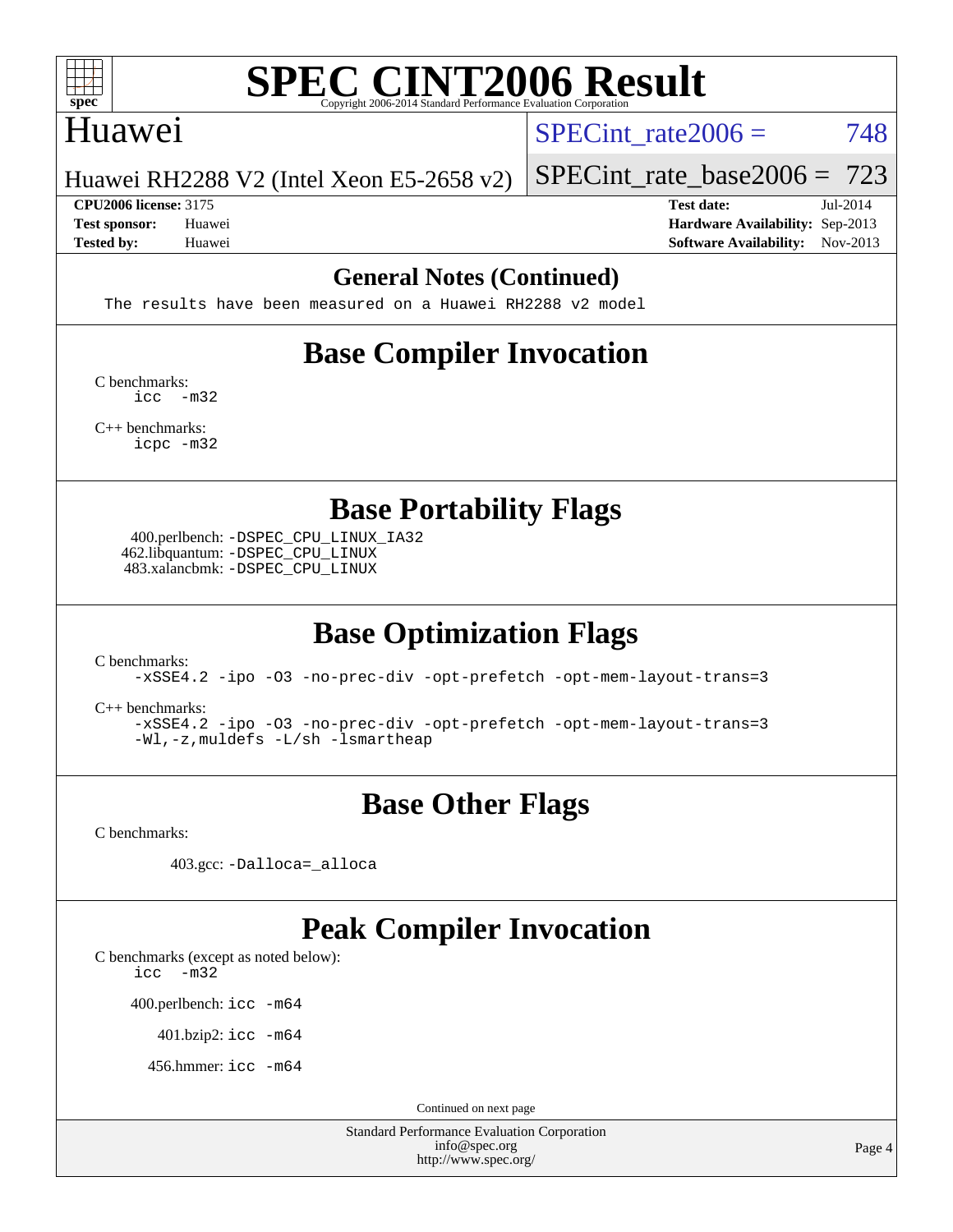

## Huawei

SPECint rate $2006 = 748$ 

Huawei RH2288 V2 (Intel Xeon E5-2658 v2)

[SPECint\\_rate\\_base2006 =](http://www.spec.org/auto/cpu2006/Docs/result-fields.html#SPECintratebase2006) 723

**[CPU2006 license:](http://www.spec.org/auto/cpu2006/Docs/result-fields.html#CPU2006license)** 3175 **[Test date:](http://www.spec.org/auto/cpu2006/Docs/result-fields.html#Testdate)** Jul-2014

**[Test sponsor:](http://www.spec.org/auto/cpu2006/Docs/result-fields.html#Testsponsor)** Huawei **[Hardware Availability:](http://www.spec.org/auto/cpu2006/Docs/result-fields.html#HardwareAvailability)** Sep-2013 **[Tested by:](http://www.spec.org/auto/cpu2006/Docs/result-fields.html#Testedby)** Huawei **[Software Availability:](http://www.spec.org/auto/cpu2006/Docs/result-fields.html#SoftwareAvailability)** Nov-2013

# **[Peak Compiler Invocation \(Continued\)](http://www.spec.org/auto/cpu2006/Docs/result-fields.html#PeakCompilerInvocation)**

458.sjeng: [icc -m64](http://www.spec.org/cpu2006/results/res2014q3/cpu2006-20140715-30423.flags.html#user_peakCCLD458_sjeng_intel_icc_64bit_bda6cc9af1fdbb0edc3795bac97ada53)

[C++ benchmarks:](http://www.spec.org/auto/cpu2006/Docs/result-fields.html#CXXbenchmarks) [icpc -m32](http://www.spec.org/cpu2006/results/res2014q3/cpu2006-20140715-30423.flags.html#user_CXXpeak_intel_icpc_4e5a5ef1a53fd332b3c49e69c3330699)

**[Peak Portability Flags](http://www.spec.org/auto/cpu2006/Docs/result-fields.html#PeakPortabilityFlags)**

 400.perlbench: [-DSPEC\\_CPU\\_LP64](http://www.spec.org/cpu2006/results/res2014q3/cpu2006-20140715-30423.flags.html#b400.perlbench_peakCPORTABILITY_DSPEC_CPU_LP64) [-DSPEC\\_CPU\\_LINUX\\_X64](http://www.spec.org/cpu2006/results/res2014q3/cpu2006-20140715-30423.flags.html#b400.perlbench_peakCPORTABILITY_DSPEC_CPU_LINUX_X64) 401.bzip2: [-DSPEC\\_CPU\\_LP64](http://www.spec.org/cpu2006/results/res2014q3/cpu2006-20140715-30423.flags.html#suite_peakCPORTABILITY401_bzip2_DSPEC_CPU_LP64) 456.hmmer: [-DSPEC\\_CPU\\_LP64](http://www.spec.org/cpu2006/results/res2014q3/cpu2006-20140715-30423.flags.html#suite_peakCPORTABILITY456_hmmer_DSPEC_CPU_LP64) 458.sjeng: [-DSPEC\\_CPU\\_LP64](http://www.spec.org/cpu2006/results/res2014q3/cpu2006-20140715-30423.flags.html#suite_peakCPORTABILITY458_sjeng_DSPEC_CPU_LP64) 462.libquantum: [-DSPEC\\_CPU\\_LINUX](http://www.spec.org/cpu2006/results/res2014q3/cpu2006-20140715-30423.flags.html#b462.libquantum_peakCPORTABILITY_DSPEC_CPU_LINUX) 483.xalancbmk: [-DSPEC\\_CPU\\_LINUX](http://www.spec.org/cpu2006/results/res2014q3/cpu2006-20140715-30423.flags.html#b483.xalancbmk_peakCXXPORTABILITY_DSPEC_CPU_LINUX)

# **[Peak Optimization Flags](http://www.spec.org/auto/cpu2006/Docs/result-fields.html#PeakOptimizationFlags)**

[C benchmarks](http://www.spec.org/auto/cpu2006/Docs/result-fields.html#Cbenchmarks):

 400.perlbench: [-xSSE4.2](http://www.spec.org/cpu2006/results/res2014q3/cpu2006-20140715-30423.flags.html#user_peakPASS2_CFLAGSPASS2_LDCFLAGS400_perlbench_f-xSSE42_f91528193cf0b216347adb8b939d4107)(pass 2) [-prof-gen](http://www.spec.org/cpu2006/results/res2014q3/cpu2006-20140715-30423.flags.html#user_peakPASS1_CFLAGSPASS1_LDCFLAGS400_perlbench_prof_gen_e43856698f6ca7b7e442dfd80e94a8fc)(pass 1) [-ipo](http://www.spec.org/cpu2006/results/res2014q3/cpu2006-20140715-30423.flags.html#user_peakPASS2_CFLAGSPASS2_LDCFLAGS400_perlbench_f-ipo)(pass 2) [-O3](http://www.spec.org/cpu2006/results/res2014q3/cpu2006-20140715-30423.flags.html#user_peakPASS2_CFLAGSPASS2_LDCFLAGS400_perlbench_f-O3)(pass 2) [-no-prec-div](http://www.spec.org/cpu2006/results/res2014q3/cpu2006-20140715-30423.flags.html#user_peakPASS2_CFLAGSPASS2_LDCFLAGS400_perlbench_f-no-prec-div)(pass 2) [-prof-use](http://www.spec.org/cpu2006/results/res2014q3/cpu2006-20140715-30423.flags.html#user_peakPASS2_CFLAGSPASS2_LDCFLAGS400_perlbench_prof_use_bccf7792157ff70d64e32fe3e1250b55)(pass 2) [-auto-ilp32](http://www.spec.org/cpu2006/results/res2014q3/cpu2006-20140715-30423.flags.html#user_peakCOPTIMIZE400_perlbench_f-auto-ilp32) 401.bzip2: [-xSSE4.2](http://www.spec.org/cpu2006/results/res2014q3/cpu2006-20140715-30423.flags.html#user_peakPASS2_CFLAGSPASS2_LDCFLAGS401_bzip2_f-xSSE42_f91528193cf0b216347adb8b939d4107)(pass 2) [-prof-gen](http://www.spec.org/cpu2006/results/res2014q3/cpu2006-20140715-30423.flags.html#user_peakPASS1_CFLAGSPASS1_LDCFLAGS401_bzip2_prof_gen_e43856698f6ca7b7e442dfd80e94a8fc)(pass 1) [-ipo](http://www.spec.org/cpu2006/results/res2014q3/cpu2006-20140715-30423.flags.html#user_peakPASS2_CFLAGSPASS2_LDCFLAGS401_bzip2_f-ipo)(pass 2) [-O3](http://www.spec.org/cpu2006/results/res2014q3/cpu2006-20140715-30423.flags.html#user_peakPASS2_CFLAGSPASS2_LDCFLAGS401_bzip2_f-O3)(pass 2) [-no-prec-div](http://www.spec.org/cpu2006/results/res2014q3/cpu2006-20140715-30423.flags.html#user_peakPASS2_CFLAGSPASS2_LDCFLAGS401_bzip2_f-no-prec-div)(pass 2) [-prof-use](http://www.spec.org/cpu2006/results/res2014q3/cpu2006-20140715-30423.flags.html#user_peakPASS2_CFLAGSPASS2_LDCFLAGS401_bzip2_prof_use_bccf7792157ff70d64e32fe3e1250b55)(pass 2) [-opt-prefetch](http://www.spec.org/cpu2006/results/res2014q3/cpu2006-20140715-30423.flags.html#user_peakCOPTIMIZE401_bzip2_f-opt-prefetch) [-auto-ilp32](http://www.spec.org/cpu2006/results/res2014q3/cpu2006-20140715-30423.flags.html#user_peakCOPTIMIZE401_bzip2_f-auto-ilp32) [-ansi-alias](http://www.spec.org/cpu2006/results/res2014q3/cpu2006-20140715-30423.flags.html#user_peakCOPTIMIZE401_bzip2_f-ansi-alias) 403.gcc: [-xSSE4.2](http://www.spec.org/cpu2006/results/res2014q3/cpu2006-20140715-30423.flags.html#user_peakCOPTIMIZE403_gcc_f-xSSE42_f91528193cf0b216347adb8b939d4107) [-ipo](http://www.spec.org/cpu2006/results/res2014q3/cpu2006-20140715-30423.flags.html#user_peakCOPTIMIZE403_gcc_f-ipo) [-O3](http://www.spec.org/cpu2006/results/res2014q3/cpu2006-20140715-30423.flags.html#user_peakCOPTIMIZE403_gcc_f-O3) [-no-prec-div](http://www.spec.org/cpu2006/results/res2014q3/cpu2006-20140715-30423.flags.html#user_peakCOPTIMIZE403_gcc_f-no-prec-div)  $429$ .mcf: basepeak = yes 445.gobmk: [-xSSE4.2](http://www.spec.org/cpu2006/results/res2014q3/cpu2006-20140715-30423.flags.html#user_peakPASS2_CFLAGSPASS2_LDCFLAGS445_gobmk_f-xSSE42_f91528193cf0b216347adb8b939d4107)(pass 2) [-prof-gen](http://www.spec.org/cpu2006/results/res2014q3/cpu2006-20140715-30423.flags.html#user_peakPASS1_CFLAGSPASS1_LDCFLAGS445_gobmk_prof_gen_e43856698f6ca7b7e442dfd80e94a8fc)(pass 1) [-prof-use](http://www.spec.org/cpu2006/results/res2014q3/cpu2006-20140715-30423.flags.html#user_peakPASS2_CFLAGSPASS2_LDCFLAGS445_gobmk_prof_use_bccf7792157ff70d64e32fe3e1250b55)(pass 2) [-ansi-alias](http://www.spec.org/cpu2006/results/res2014q3/cpu2006-20140715-30423.flags.html#user_peakCOPTIMIZE445_gobmk_f-ansi-alias) [-opt-mem-layout-trans=3](http://www.spec.org/cpu2006/results/res2014q3/cpu2006-20140715-30423.flags.html#user_peakCOPTIMIZE445_gobmk_f-opt-mem-layout-trans_a7b82ad4bd7abf52556d4961a2ae94d5) 456.hmmer: [-xSSE4.2](http://www.spec.org/cpu2006/results/res2014q3/cpu2006-20140715-30423.flags.html#user_peakCOPTIMIZE456_hmmer_f-xSSE42_f91528193cf0b216347adb8b939d4107) [-ipo](http://www.spec.org/cpu2006/results/res2014q3/cpu2006-20140715-30423.flags.html#user_peakCOPTIMIZE456_hmmer_f-ipo) [-O3](http://www.spec.org/cpu2006/results/res2014q3/cpu2006-20140715-30423.flags.html#user_peakCOPTIMIZE456_hmmer_f-O3) [-no-prec-div](http://www.spec.org/cpu2006/results/res2014q3/cpu2006-20140715-30423.flags.html#user_peakCOPTIMIZE456_hmmer_f-no-prec-div) [-unroll2](http://www.spec.org/cpu2006/results/res2014q3/cpu2006-20140715-30423.flags.html#user_peakCOPTIMIZE456_hmmer_f-unroll_784dae83bebfb236979b41d2422d7ec2) [-auto-ilp32](http://www.spec.org/cpu2006/results/res2014q3/cpu2006-20140715-30423.flags.html#user_peakCOPTIMIZE456_hmmer_f-auto-ilp32) 458.sjeng: [-xSSE4.2](http://www.spec.org/cpu2006/results/res2014q3/cpu2006-20140715-30423.flags.html#user_peakPASS2_CFLAGSPASS2_LDCFLAGS458_sjeng_f-xSSE42_f91528193cf0b216347adb8b939d4107)(pass 2) [-prof-gen](http://www.spec.org/cpu2006/results/res2014q3/cpu2006-20140715-30423.flags.html#user_peakPASS1_CFLAGSPASS1_LDCFLAGS458_sjeng_prof_gen_e43856698f6ca7b7e442dfd80e94a8fc)(pass 1) [-ipo](http://www.spec.org/cpu2006/results/res2014q3/cpu2006-20140715-30423.flags.html#user_peakPASS2_CFLAGSPASS2_LDCFLAGS458_sjeng_f-ipo)(pass 2) [-O3](http://www.spec.org/cpu2006/results/res2014q3/cpu2006-20140715-30423.flags.html#user_peakPASS2_CFLAGSPASS2_LDCFLAGS458_sjeng_f-O3)(pass 2) [-no-prec-div](http://www.spec.org/cpu2006/results/res2014q3/cpu2006-20140715-30423.flags.html#user_peakPASS2_CFLAGSPASS2_LDCFLAGS458_sjeng_f-no-prec-div)(pass 2) [-prof-use](http://www.spec.org/cpu2006/results/res2014q3/cpu2006-20140715-30423.flags.html#user_peakPASS2_CFLAGSPASS2_LDCFLAGS458_sjeng_prof_use_bccf7792157ff70d64e32fe3e1250b55)(pass 2) [-unroll4](http://www.spec.org/cpu2006/results/res2014q3/cpu2006-20140715-30423.flags.html#user_peakCOPTIMIZE458_sjeng_f-unroll_4e5e4ed65b7fd20bdcd365bec371b81f) [-auto-ilp32](http://www.spec.org/cpu2006/results/res2014q3/cpu2006-20140715-30423.flags.html#user_peakCOPTIMIZE458_sjeng_f-auto-ilp32)  $462$ .libquantum: basepeak = yes 464.h264ref: [-xSSE4.2](http://www.spec.org/cpu2006/results/res2014q3/cpu2006-20140715-30423.flags.html#user_peakPASS2_CFLAGSPASS2_LDCFLAGS464_h264ref_f-xSSE42_f91528193cf0b216347adb8b939d4107)(pass 2) [-prof-gen](http://www.spec.org/cpu2006/results/res2014q3/cpu2006-20140715-30423.flags.html#user_peakPASS1_CFLAGSPASS1_LDCFLAGS464_h264ref_prof_gen_e43856698f6ca7b7e442dfd80e94a8fc)(pass 1) [-ipo](http://www.spec.org/cpu2006/results/res2014q3/cpu2006-20140715-30423.flags.html#user_peakPASS2_CFLAGSPASS2_LDCFLAGS464_h264ref_f-ipo)(pass 2) [-O3](http://www.spec.org/cpu2006/results/res2014q3/cpu2006-20140715-30423.flags.html#user_peakPASS2_CFLAGSPASS2_LDCFLAGS464_h264ref_f-O3)(pass 2) [-no-prec-div](http://www.spec.org/cpu2006/results/res2014q3/cpu2006-20140715-30423.flags.html#user_peakPASS2_CFLAGSPASS2_LDCFLAGS464_h264ref_f-no-prec-div)(pass 2) [-prof-use](http://www.spec.org/cpu2006/results/res2014q3/cpu2006-20140715-30423.flags.html#user_peakPASS2_CFLAGSPASS2_LDCFLAGS464_h264ref_prof_use_bccf7792157ff70d64e32fe3e1250b55)(pass 2) [-unroll2](http://www.spec.org/cpu2006/results/res2014q3/cpu2006-20140715-30423.flags.html#user_peakCOPTIMIZE464_h264ref_f-unroll_784dae83bebfb236979b41d2422d7ec2) [-ansi-alias](http://www.spec.org/cpu2006/results/res2014q3/cpu2006-20140715-30423.flags.html#user_peakCOPTIMIZE464_h264ref_f-ansi-alias)

Continued on next page